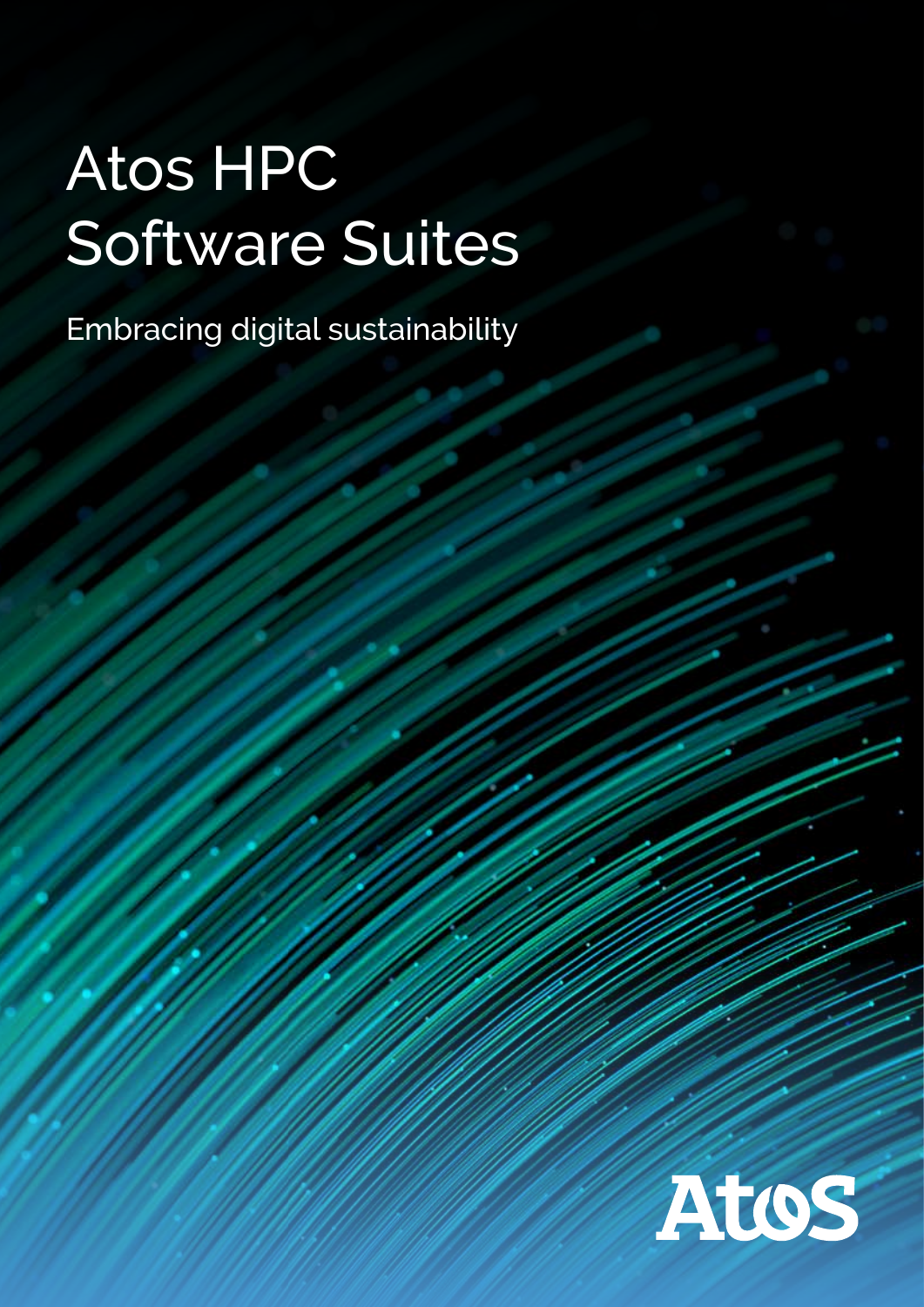# **Overview**

High Performance Computing (HPC) workloads have evolved from being "computingcentric" to "data-centric." The advent of AI and HPC in the cloud introduces new application paradigms and presents new challenges for both the HPC hardware and software layers. Keeping performance as the cornerstone, the Atos HPC Software Suites take a holistic approach to maximizing infrastructure efficiency, enhancing scalability and flexibility for a reduced carbon footprint. The convergence of AI and new security mechanisms creates a new level of user experience with reduced TCO. This paper explains the main features and functionalities of the Atos HPC Software Suites and shares our vision for the significant evolutions coming next in the HPC software arena.

# **The market and new challenges**

## **From simulation and modeling toward hybrid and intensified workload**

HPC continues to be an instrumental component in driving progress in a wide range of scientific and engineering applications around the world. In addition to the race toward Exascale with increasingly powerful processors, the nature of the workload is also evolving — from conventional simulation and modeling to a hybrid workload, including on-premises and cloud applications. There is also a need to integrate, assimilate, and analyze the data from a myriad of IoT sensors. At the same time, the democratization of the AI workload on an HPC infrastructure, the use of AI to enhance workloads, and system availability (maintenance, security, etc.) will soon be mainstream

### **A heterogeneous workload brings diverse challenges in the HPC Software Suites**

On one hand, next generation HPC must accommodate the complexity of new hybrid workloads with more energy hungry blades, while embracing the advantages that AI offers. On the other hand, more and more organizations worldwide are embarking on the journey toward digital sustainability. In this context, many questions remain:

- How can you craft an efficient and smart software environment to satisfy both needs?
- What new HPC software developments can effectively contribute to reducing power consumption?
- How can HPC software support the evolution of "x-as-aservice" without generating complexity?
- How can HPC software that is designed to optimize job execution avoid wasting resources on unproductive workloads that will run to completion (failing, wrong result, etc.)?

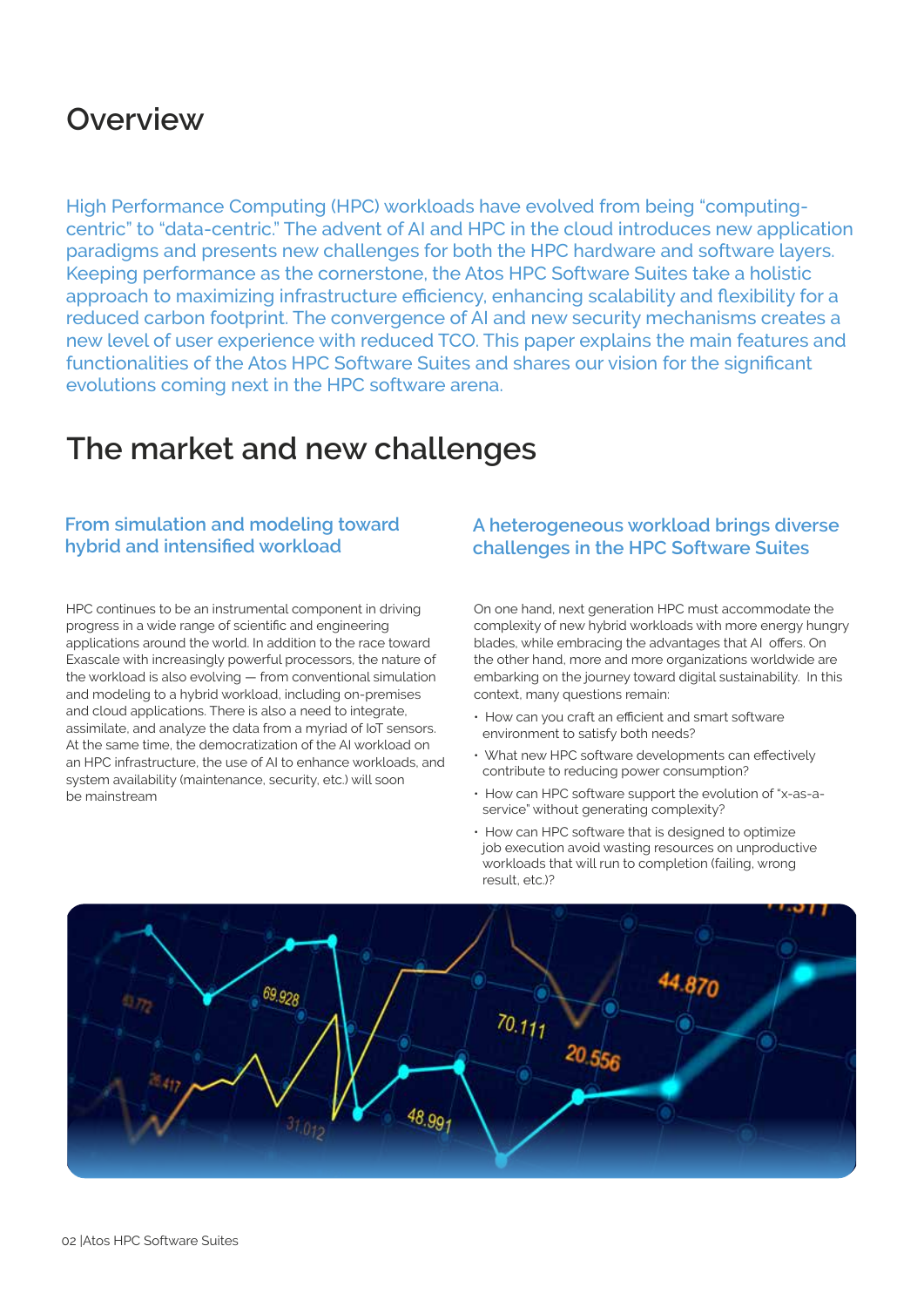# **The Atos HPC Software Suites: Embracing digital sustainability with a holistic approach**



## **Performance remains key**

At the heart of HPC, performance remains the main differentiator. The Atos HPC Software Suites use containerized or bare-metal jobs to run workloads in order to maximize hardware utilization. The parallel runtime is also critical for maximizing application performance, providing specific tuning algorithms for large-scale applications as well as for collective communications for hybrid applications like MPI/OpenMP. By adopting lightweight profiling tools, clients can get insights on all jobs and information on side effects that may have generated noise or jitter during job execution. With an interconnect management module component, the software also provides an extensive set of hardware, management and monitoring capabilities for maximizing uptime, quick failure handling and optimizing fabric utilization. Maximizing availability and optimizing performance are paramount — not only for extracting value for the workload, but also for reducing down-time and the carbon footprint.



#### **AI converged and AI enhanced**

AI workloads are more and more common on HPC infrastructures, taking advantage of the high computation power to train models or for other AI operations. The conjunction of CPU and GPU is also of great benefit, mixing AI and standard HPC workloads. For Atos, AI is embedded in different layers of the Atos HPC Software Suites for I/O optimization, predictive maintenance, prescriptive security, runtime settings and workload optimization. Thanks to AI, customers can optimize workload and performance — leveraging historical executions with reduced time-to- result, while optimizing resource usage.



To ensure effortless cluster administration, the Atos Smart Management Center Suite is designed to maximize the efficiency of administrative tasks depending on the scale of the cluster. From a simple, efficient environment for entry level clusters to a fully orchestrated services environment on tier-0 clusters, the Atos Smart Management Center maximizes availability based on best-in class technologies. Furthermore, with our Smart Energy Management Suite, customers can monitor, control and dramatically improve their cluster energy efficiency.



The democratization of HPC-as-a-Service (cloud or on-premises model) and the necessity for strong data protection require even higher security features than are found in today's HPC systems. With recent attacks on HPC infrastructure and GDPR regulations introduced in 2020, "security" is not an option, but a legal requirement. As Europe's top cybersecurity firm and number three worldwide for several years, Atos is working closely with the HPC development team to ensure all measures are taken to build secure, best-in-class implementations. With SELinux support, SSO, trusted certificates and encryption for all critical data exchanges, the management environment is a powerful events and logging solution which allows the security framework to plug-in and perform any advanced/AI security rules with those data. Thanks to these measures, customers can maximize HPC availability and minimize downtime, conserving energy otherwise wasted in managing security incidents and cyberattacks.



"Build to last" has been one of the primary approaches adopted to ensure digital sustainability. The Atos HPC Software Suites have taken a similar approach. The Atos HPC Software Suites work with all types of HPC, including entry-level, medium range and the Top 10 supercomputers with a lifespan of ten years. It is Exascale-ready, taking into consideration the application evolution towards containerization. The solution is designed to use a reduced set of dedicated management servers while delivering the maximum availability — regardless of the size of the supercomputer. Maintenance operations are mainly performed live, without any impact on the running applications.

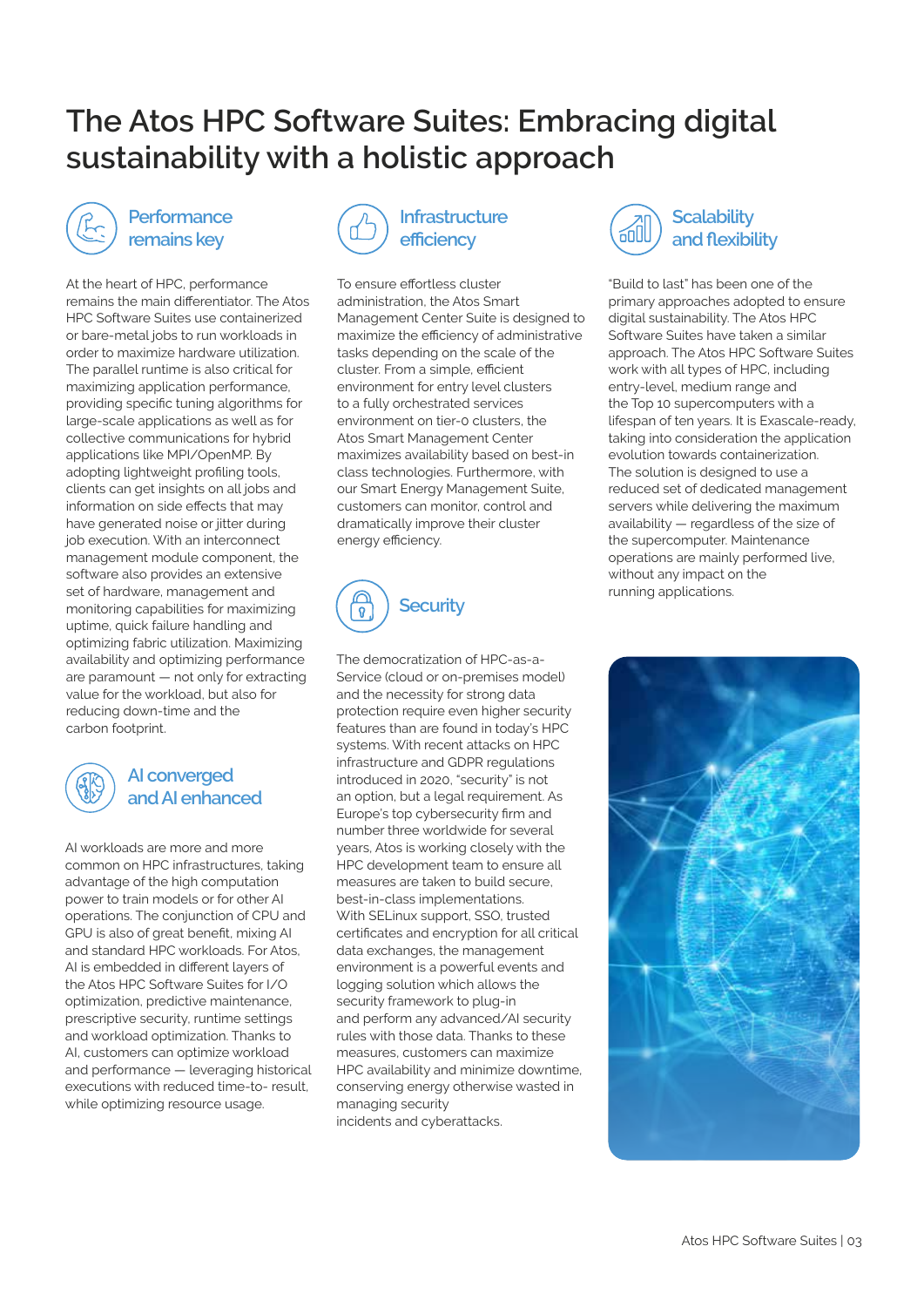# **The Atos HPC Software Suites: Key benefits and features**

**The Atos HPC Software Suites are composed of 3 stacks as shown below**



## **Layer A: HPC Smart Management Center used to install, configurate and operate**

**Openness:** Standard software components embrace a broad ecosystem with large communities. The software is productionready and supported by Atos professional services.

**High availability:** Maximize uptime and minimize downtime even during maintenance operations, by leveraging microservice orchestration and shared storage.

**Scalability:** Easy to extend regardless of the cluster size. Thanks to centralized management, it is very easy to manage a unique system regardless of size of the system (a 10k-node or 100-node system), eliminating complexity related to cluster extension.

**Efficiency:** Optimize the overall energy consumption, avoiding any resources wasted on the infrastructure.

**Security:** Capable of gathering all events (logs, metrics, etc.) from the supercomputer with near real-time analysis. Ensures detection of any unwanted behavior, enabling clients to take appropriate countermeasures to keep the system running safely.

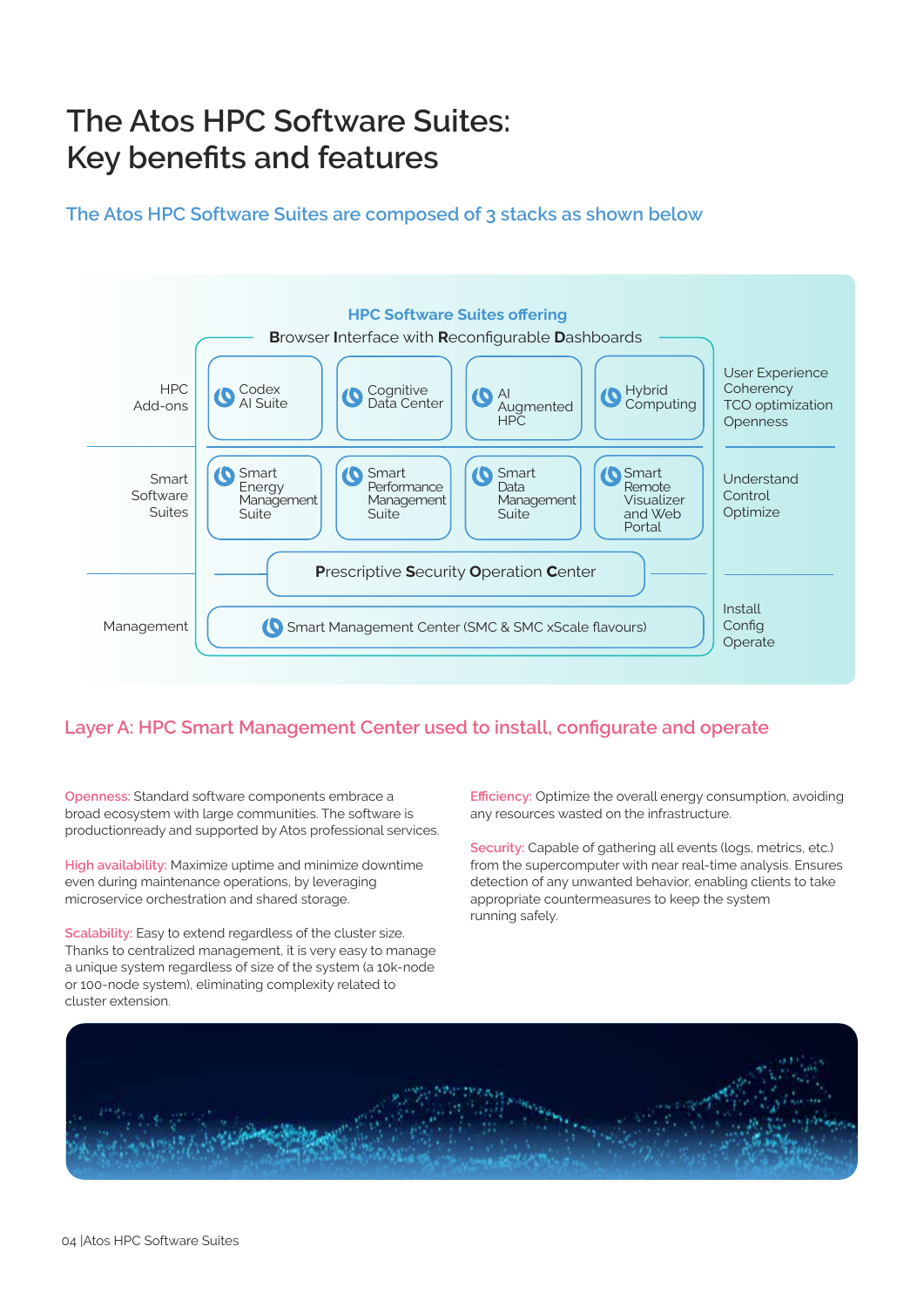## **Layer B: HPC-focused applications to manage energy, data and HPC cluster performance**

#### **Smart Energy Management Suite:**

This module is dedicated to understanding, controlling and optimizing energy consumption. It is composed of two components:

1. An Energy Optimizer that gathers energy and temperature metrics from all components of the supercomputer and links them with the job execution information to provide per-job information.

2. A Dynamic Power Optimizer that controls energy consumption through a power capping policy, keeping the system under pre-defined constraints. It also enables application behavior profiling in order to minimize its energy footprint, without any application modification.

#### **Smart Data Management Suite:**

Understanding and optimizing I/O patterns is a very complex task. This module brings a complete framework to gather data from jobs about I/O calls (IO instrumentation), represent I/O exchanges and detect abnormal or sub-optimal patterns (IO pattern analyzer). Based on this information, optimization can be performed directly on application code or managed through a smart IO optimizer that dynamically changes malformed I/O thanks to machine learning algorithms. This approach can boost applications up to 30%, a significant gain in both performance and energy efficiency. This solution can also be enhanced by a hardware and software solution named Smart Burst Buffer/ Bunch of Flashes to speed up I/O calls, thanks to an additional level of storage caching.

#### **Smart Performance Management Suite:**

This module brings together all the required components to ensure maximum performance of the supercomputer job executions.

• The Slurm resource and batch manager, with additional Atosdeveloped tooling.

• The latest version of Open MPI, with pre-defined profiles and embedded accelerators for collectives, hybrid communication, etc.

#### **Smart Remote Visualizer & Web Portal:**

The HPC, AI & quantum computing portal module is the cornerstone for "x-as-a service" applications, enabling scientists to get an easy-to-use abstraction for job submission, tracking and result gathering. It supports most job schedulers, ready to expose most HPC and viewing applications. The Remote Visualizer uses HPC cluster resources to run graphical applications on the supercomputer resources, with a view similar to that shown on a local desktop/laptop. It avoids data transfer, consolidates graphical resources and ensures security by keeping the data in the cluster.



Smart IO Libraries Runtime optimizing libraries targeting malformmed IOs **Accelerate** your application's IO

Smart Bunch of Flash Appliance for fast temporary storage Smart Burst Buffer Appliance to absorb IO bursts

• A first-level MPI and OpenMP profiler that can be enabled for all applications without performance impact.

• An optional application container solution based on Sylabs' Singularity.

All these components are designed to maximize the performance and availability of the overall solution, minimizing the downtime and reducing energy consumption by optimizing resource usage.

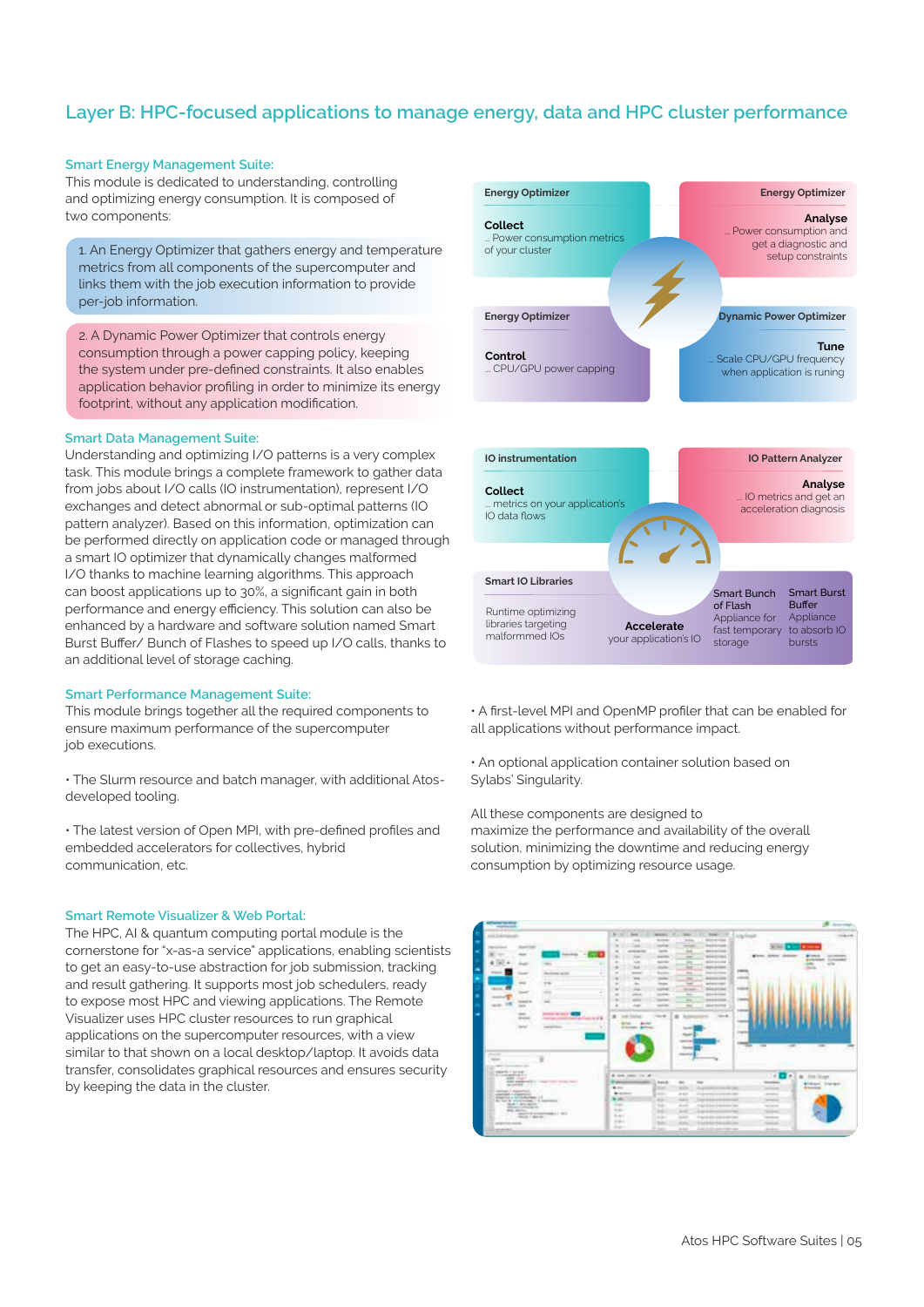## **Layer C: Transverse applications and broader business applications**

On top of layers A & B, clients can select relevant software "adds-on" that leverages AI to manage data assimilation and security challenges — further enhancing the user experience, optimizing TCO and promoting openness. These add-ons provide different features, including:

• The Atos Codex AI Suite, which provides a toolset and environment necessary to scope, develop, roll-out and manage AI applications

- especially ML/DL.

# **Next steps**

**The software environment is critical to the optimization of HPC resource usage in terms of performance, power consumption and availability.**  The openness of HPC infrastructure

is generating new use cases such as HPC, AI and Big Data using different frameworks. At the same time, this openness also comes with its own set of constraints, such as interactive jobs, multi-steps jobs with different hardware resources, etc. These operations must be as easy to run as on a standard personal computer.

From an administrative perspective, the flexibility and robustness of the solution is mandatory. From an end-user

• The Atos Cognitive Data Center (CDC), a prescriptive maintenance framework that enables detection, prescription and investigation of hardware and software infrastructure incidents. Based on historical executions and AI-based algorithms, CDC can understand system behavior and detect anomalies and outliers before they occur. By anticipating incidents and providing faster root cause analysis, the overall availability is dramatically increased. Hence, CDC can generate a significant carbon footprint reduction by avoiding unproductive jobs which fail in mid-execution.

• A prescriptive Security Operational Center (SOC) based on AI to detect unknown attack patterns and detect modified application code (hidden mining, etc.) that run on the supercomputer.

• Hybrid cloud support, which allows for multisite clusters and running applications on cloud providers (direct execution or bursting). In this context, the Atos software suites can run on external resources and on the local cluster environment in a transparent way for end-users.

perspective, the ease of use and the ability to run an application smoothly are critical.

In this context, the security of execution (data, application, results) is a real challenge - especially in an open environment involving multiple sites, multiple clouds and multiple external user environments. The ability to ensure security with data segregation, exchange encryption and a software-defined environment will become the de facto standard.

Furthermore, the imperative to achieve "digital sobriety" will be a key differentiator based on multiple criteria such as overall availability (downtime), the ratio of successful jobs, the most appropriate selection of hardware and software resources for a given job depending on its profile, and the dynamic adaptation of power usage according to job phases (CPU, memory, I/O).

The HPC software environment is not only paramount in the performance race, but is also instrumental in reducing the carbon footprint for the overall infrastructure.

#### **Learn more at atos.net/bullsequana-x or contact us**

#### **Jean-Olivier Gerphagnon**

**Software Principal Architect - HPC, AI & QC** jean-olivier.gerphagnon@atos.net

**Matthieu Isoard Software Principal Architect - HPC, AI & QC** matthieu.isoard@atos.net

**Olivia-Yongmei Ding HPC & QC Marketing** olivia-yongmei.ding@atos.net